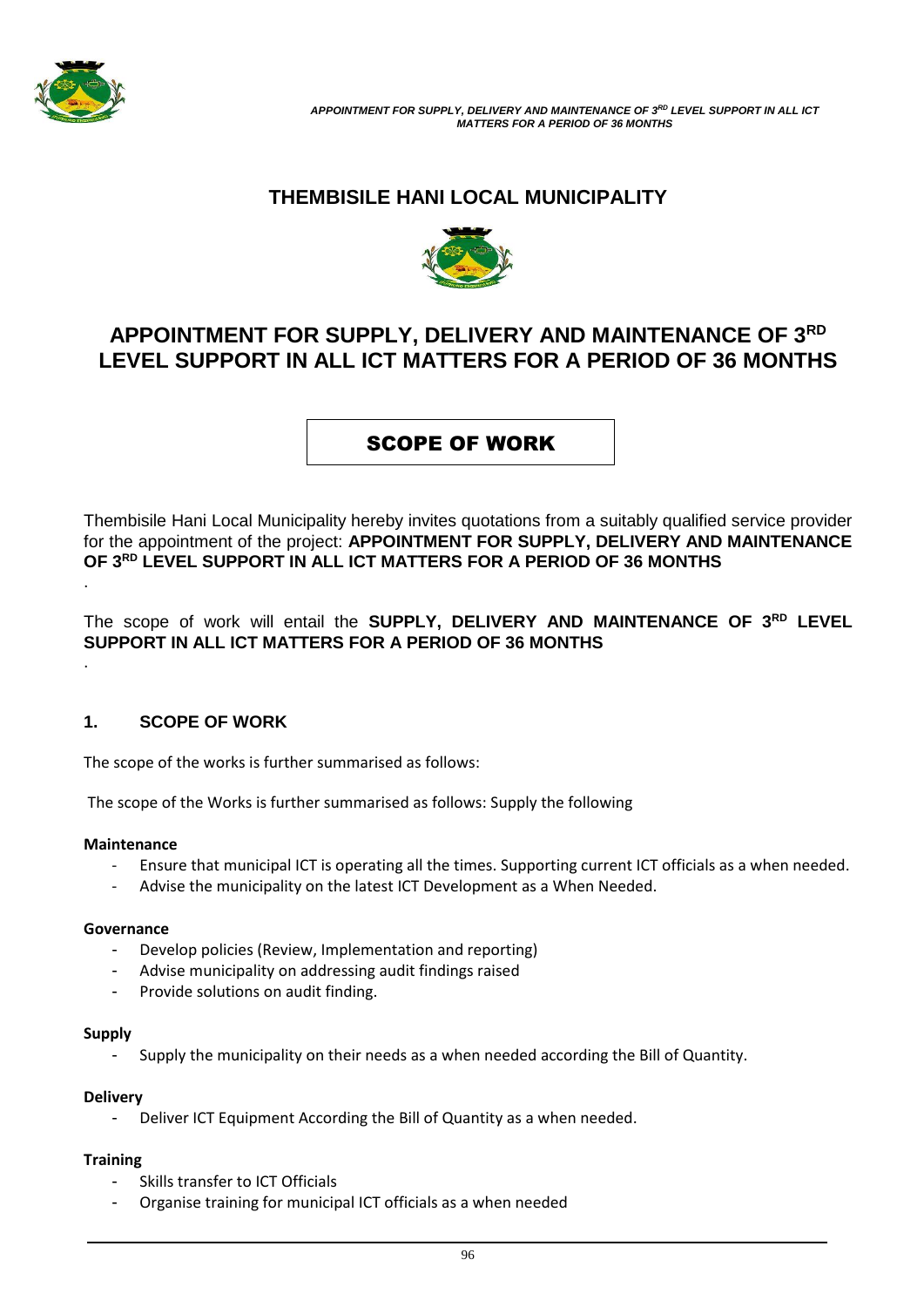

*APPOINTMENT FOR SUPPLY, DELIVERY AND MAINTENANCE OF 3RD LEVEL SUPPORT IN ALL ICT MATTERS FOR A PERIOD OF 36 MONTHS*

| Item              | Quantity | <b>Description</b>                                 |  |  |
|-------------------|----------|----------------------------------------------------|--|--|
| <b>Networking</b> |          |                                                    |  |  |
| $\mathbf{1}$      | 1.00     | 48 Switch POE (Managed)                            |  |  |
| $\overline{2}$    | 1.00     | 48 Switch POE (unmanaged)                          |  |  |
| 3                 | 1.00     | 24 Switch POE (Managed)                            |  |  |
| 4                 | 1.00     | 24 Switch POE (Unmanaged)                          |  |  |
| 5                 | 1.00     | 12 Switch POE                                      |  |  |
| 6                 | 1.00     | 8 Switch POE                                       |  |  |
| $\overline{7}$    | 1.00     | Network Tester                                     |  |  |
| 8                 | 1.00     | <b>Fibre Slicing</b>                               |  |  |
| 9                 | 1.00     | Fibre Cable 1M                                     |  |  |
| 10                | 1.00     | Compression and crimp tool                         |  |  |
| 11                | 1.00     | CAT 6 Network Cable 1m                             |  |  |
| 12                | 1.00     | <b>Fibre Optic Tools</b>                           |  |  |
| 13                | 1.00     | Auto / Manual switch box                           |  |  |
| 14                | 1.00     | Installation consumables/cable/flyleads/connectors |  |  |
| 15                | 1.00     | <b>Surface Mount Box</b>                           |  |  |
| 16                | 1.00     | Programming                                        |  |  |
| 17                | 1.00     | Network Diagram                                    |  |  |
| 18                | 1.00     | Firewall                                           |  |  |
|                   |          | <b>Servers</b>                                     |  |  |
| 19                | 1.00     | Server Proliant G10                                |  |  |
| 20                | 1.00     | Storage Area Network (SAN) 100TB                   |  |  |
| 21                | 1.00     | Storage Area Network (SAN) 200TB                   |  |  |
| 22                | 1.00     | Storage Area Network (SAN) Controller              |  |  |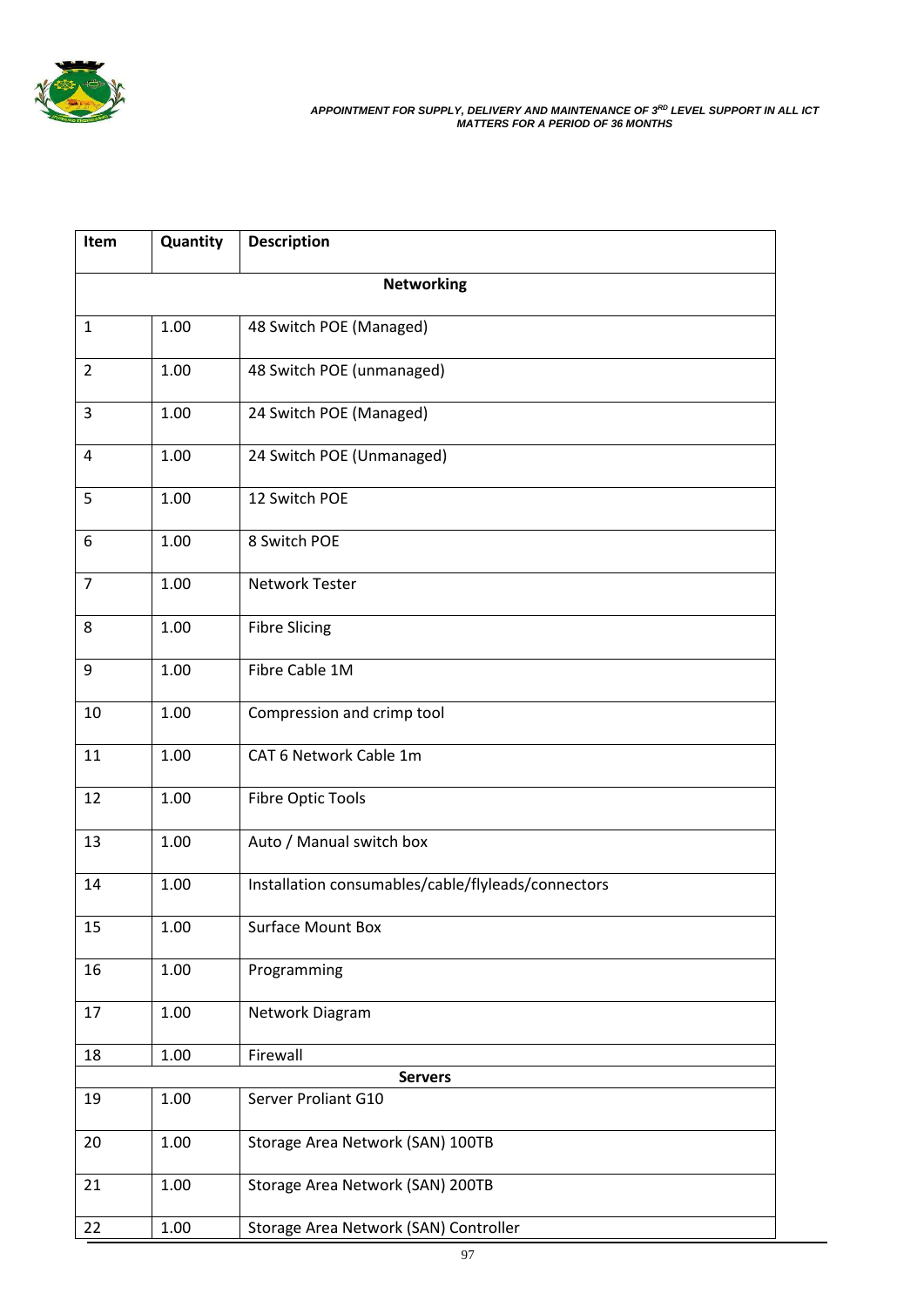

#### *APPOINTMENT FOR SUPPLY, DELIVERY AND MAINTENANCE OF 3RD LEVEL SUPPORT IN ALL ICT MATTERS FOR A PERIOD OF 36 MONTHS*

| 23               | 1.00     | Installation consumables/cable/flyleads/connectors     |  |  |
|------------------|----------|--------------------------------------------------------|--|--|
|                  |          |                                                        |  |  |
| 24               | 1.00     | Programming                                            |  |  |
|                  |          |                                                        |  |  |
|                  |          | <b>Software</b>                                        |  |  |
| 25               | 1.00     | Microsoft Office Volume Licence                        |  |  |
|                  |          |                                                        |  |  |
| 26               | 1.00     | Microsoft 365                                          |  |  |
|                  |          |                                                        |  |  |
| 27               | 1.00     | Veeam Back-up licence                                  |  |  |
| 28               | 1.00     | VMware Xsi Sphare                                      |  |  |
|                  |          |                                                        |  |  |
| 29               | 1.00     | <b>Network Monitoring</b>                              |  |  |
|                  |          |                                                        |  |  |
| 30               | 1.00     | <b>Access Control Management licence</b>               |  |  |
| 31               | 1.00     | Time and Attendance licence                            |  |  |
|                  |          |                                                        |  |  |
| 32               | 1.00     | Spam Filtering                                         |  |  |
|                  |          |                                                        |  |  |
| 33               | 1.00     | DocuSign licence                                       |  |  |
| 34               | 1.00     | Adobe reader Professional                              |  |  |
|                  |          |                                                        |  |  |
| 35               | 1.00     | PDF and word Converter                                 |  |  |
|                  |          |                                                        |  |  |
| 36               | 1.00     | ICT Asset register tool licence                        |  |  |
| 37               | 1.00     | <b>Firewall Licence</b>                                |  |  |
| 38               | 1.00     | Programming                                            |  |  |
|                  |          |                                                        |  |  |
|                  |          |                                                        |  |  |
|                  |          | Time and attendance, access control and Camera control |  |  |
| 39               | 1.00     | IP Camera System                                       |  |  |
| 40               | 1.00     | Video Management solution                              |  |  |
|                  |          |                                                        |  |  |
| 41               | 1.00     | <b>Access Control internal</b>                         |  |  |
|                  |          |                                                        |  |  |
| 42               | 1.00     | Access Control out doors                               |  |  |
| 43               | 1.00     | Time and attendance system                             |  |  |
|                  |          |                                                        |  |  |
| 44               | 1.00     | Programming                                            |  |  |
| 45               | $1.00\,$ | Maintenance                                            |  |  |
| <b>Computers</b> |          |                                                        |  |  |
| 46               | 1.00     | 17 Laptop High Spec                                    |  |  |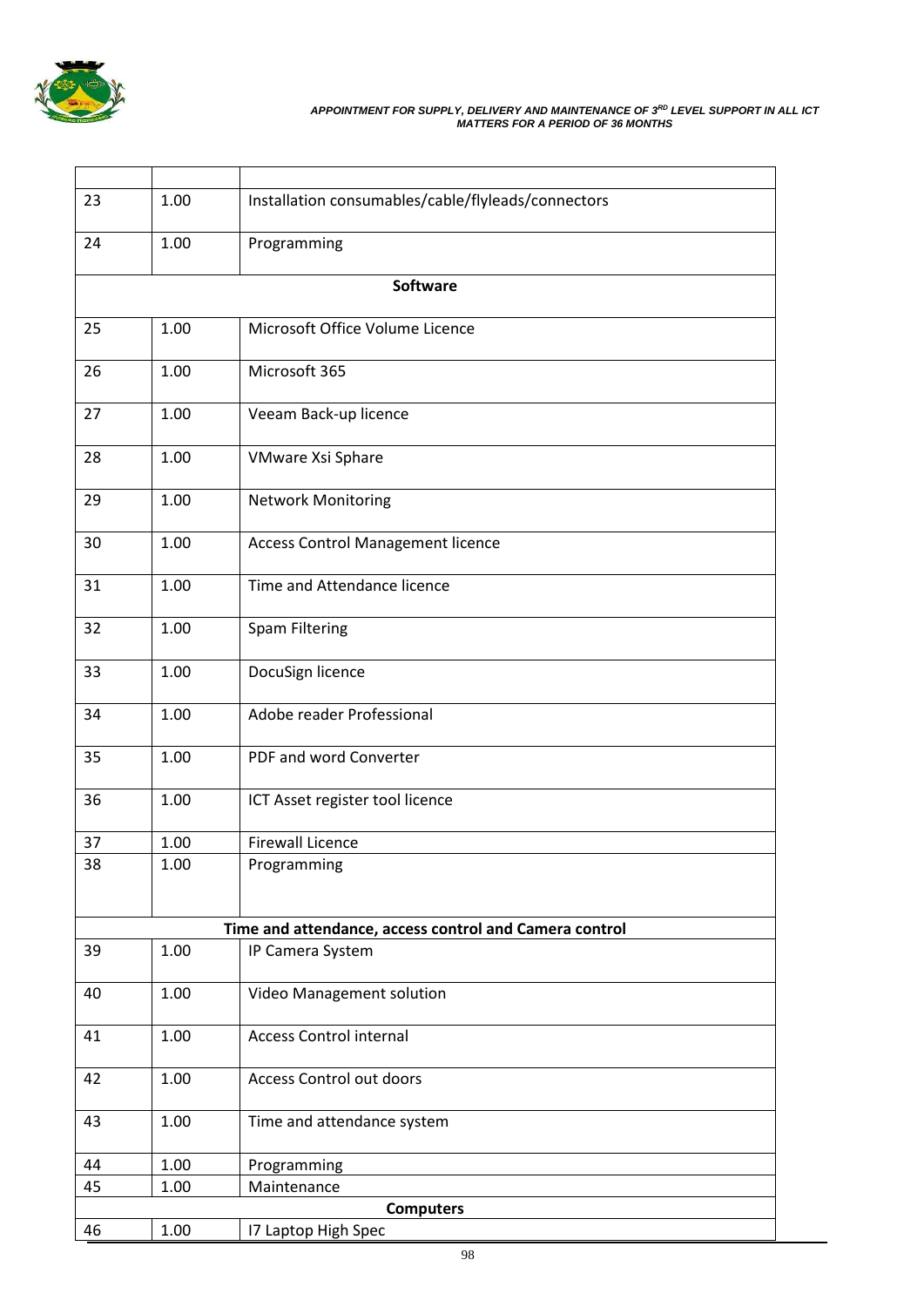

#### *APPOINTMENT FOR SUPPLY, DELIVERY AND MAINTENANCE OF 3RD LEVEL SUPPORT IN ALL ICT MATTERS FOR A PERIOD OF 36 MONTHS*

| 47                                  | 1.00 | 17 Laptop normal Spec                            |  |  |
|-------------------------------------|------|--------------------------------------------------|--|--|
| 48                                  | 1.00 | 17 Desktop High Spec                             |  |  |
| 49                                  | 1.00 | <b>17 Desktop Normal Spec</b>                    |  |  |
| 50                                  | 1.00 | <b>I5 Desktop Normal Spec</b>                    |  |  |
| 51                                  | 1.00 | 4 in 1 Colour laser Printer                      |  |  |
| 52                                  | 1.00 | Multi-function printer Colour                    |  |  |
| 53                                  | 1.00 | 4 in 1 Black laser printer                       |  |  |
| 54                                  | 1.00 | Key board                                        |  |  |
| 55                                  | 1.00 | Mouse                                            |  |  |
| 56                                  | 1.00 | Screen 17 inch                                   |  |  |
| 57                                  | 1.00 | Screen 15 inch                                   |  |  |
| 58                                  | 1.00 | 17 Motherboard                                   |  |  |
| 59                                  | 1.00 | Desktop Phone cordless VOIP                      |  |  |
| 60                                  | 1.00 | Desktop phone VOIP gadget                        |  |  |
| 61                                  | 1.00 | Manual Projector                                 |  |  |
| 62                                  | 1.00 | Projector Screen Manual                          |  |  |
| 63                                  | 1.00 | Wireless access Point (Router)                   |  |  |
| 66                                  | 1.00 | Tablet 15 inch Normal                            |  |  |
| 67                                  | 1.00 | Tablet 13 inch high spec                         |  |  |
| 68                                  | 1.00 | Tablet 15 inch high spec                         |  |  |
|                                     |      |                                                  |  |  |
|                                     |      | <b>Maintenance</b>                               |  |  |
| 69                                  | 1.00 | Maintenance and Monitoring of DR site            |  |  |
| 70                                  | 1.00 | Maintenance and monitoring of Servers            |  |  |
| 71                                  | 1.00 | Maintenance and monitoring of Network            |  |  |
|                                     |      | <b>Resources</b>                                 |  |  |
| 72                                  | 1.00 | Project Manager                                  |  |  |
| 73                                  | 1.00 | Senior Network                                   |  |  |
| 74                                  | 1.00 | Network Engineer                                 |  |  |
| 75                                  | 1.00 | Cabling Technician                               |  |  |
| 76                                  | 1.00 | <b>Travelling</b>                                |  |  |
|                                     |      | <b>Connectivity</b>                              |  |  |
| 77                                  | 1.00 | Router (5G, 4G, 3gG) 10GB                        |  |  |
| 78                                  | 1.00 | Router (5G, 4G, 3G) 20GB                         |  |  |
|                                     |      |                                                  |  |  |
| 79                                  | 1.00 | Projects<br>Creation and development of Intranet |  |  |
| 80                                  | 1.00 | Online Website                                   |  |  |
| 81                                  | 1.00 | Networking                                       |  |  |
| 82                                  | 1.00 | Document Management system                       |  |  |
| 83                                  | 1.00 | Call Centre System                               |  |  |
| 84                                  | 1.00 | Telemetry                                        |  |  |
| 85                                  | 1.00 | Project & Performance Management                 |  |  |
|                                     |      | <b>REPAIRS</b>                                   |  |  |
| 86<br>1.00<br>Laptop Screen 19 inch |      |                                                  |  |  |
| 87                                  | 1.00 | Laptop Screen 17 Inch                            |  |  |
| 88                                  | 1.00 | Laptop Screen 15 Inch                            |  |  |
| 89                                  | 1.00 | Laptop Motherboard i7                            |  |  |
| 90                                  | 1.00 | Laptop Motherboard i5                            |  |  |
|                                     |      |                                                  |  |  |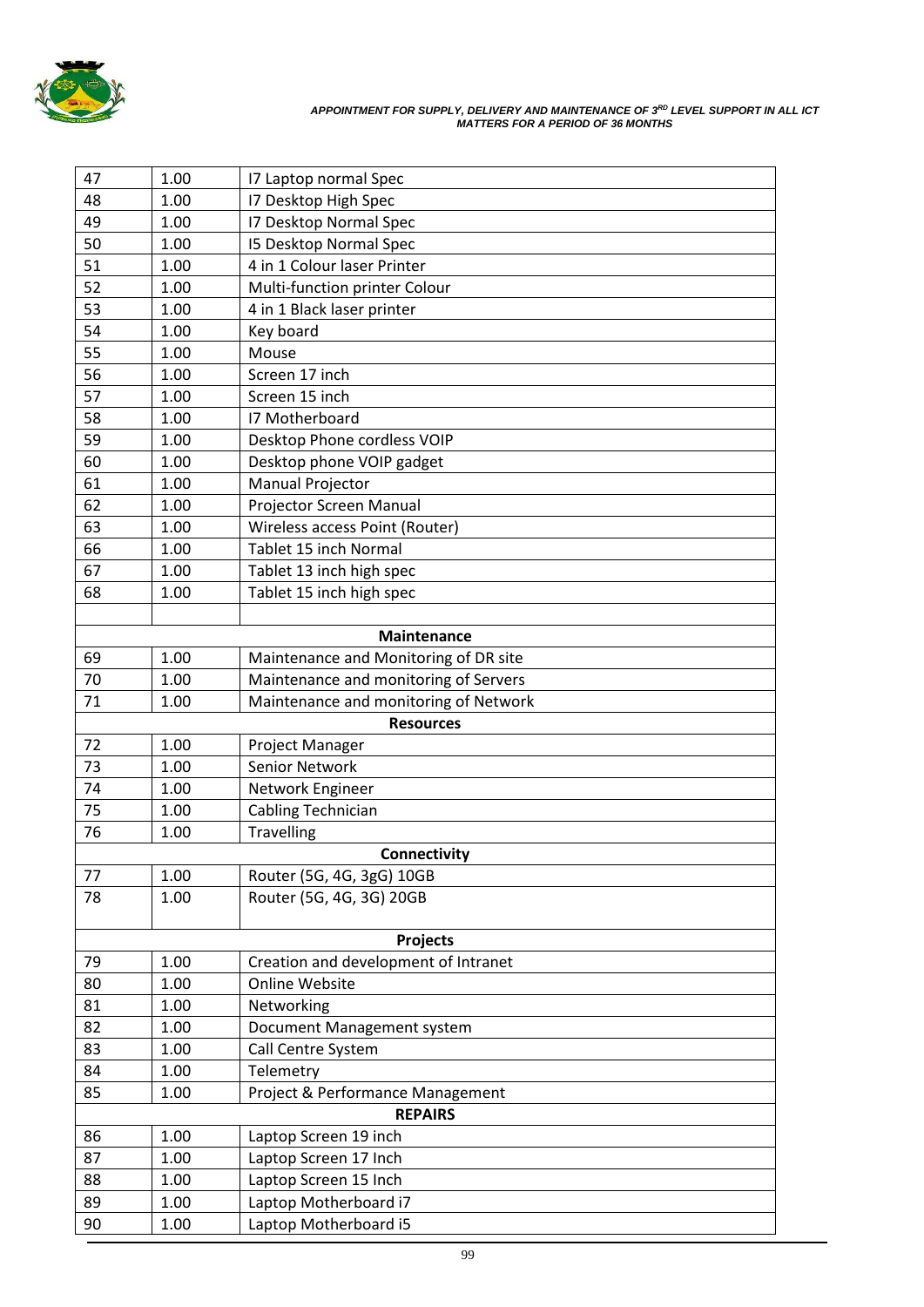

#### *APPOINTMENT FOR SUPPLY, DELIVERY AND MAINTENANCE OF 3RD LEVEL SUPPORT IN ALL ICT MATTERS FOR A PERIOD OF 36 MONTHS*

| 91  | 1.00                     | Laptop touchpad                                                                    |  |  |  |
|-----|--------------------------|------------------------------------------------------------------------------------|--|--|--|
| 92  | 1.00                     | Desktop Screen                                                                     |  |  |  |
| 93  | 1.00                     | Desktop Motherboard                                                                |  |  |  |
|     |                          |                                                                                    |  |  |  |
|     |                          | <b>TOOLS</b>                                                                       |  |  |  |
| 94  | 1.00                     | Power supply (Desktop)                                                             |  |  |  |
| 95  | 1.00                     | Motherboard i7 (Desktop)                                                           |  |  |  |
| 96  | 1.00                     | <b>Mouse Cordless</b>                                                              |  |  |  |
| 97  | 1.00                     | <b>Keyboard Cordless</b>                                                           |  |  |  |
| 98  | 1.00                     | Network Access point                                                               |  |  |  |
| 99  | 1.00                     | <b>Security Cable</b>                                                              |  |  |  |
| 100 | 1.00                     | Network fly leads 5m                                                               |  |  |  |
| 101 | 1.00                     | Network fly leads 3m                                                               |  |  |  |
| 102 | 1.00                     | Fibre fly leads                                                                    |  |  |  |
| 103 | 1.00                     | Screen security (Privacy) Screen                                                   |  |  |  |
| 104 | 1.00                     | <b>DDR RAM</b>                                                                     |  |  |  |
| 106 | 1.00                     | 2 TB hot plug SATA hard disk Drive                                                 |  |  |  |
| 106 | 1.00                     | 1 TB Hot plug SATA hard disk Drive                                                 |  |  |  |
|     |                          | <b>TRAINING</b>                                                                    |  |  |  |
| 107 | 1.00                     | <b>ITIL</b>                                                                        |  |  |  |
| 108 | 1.00                     | Security                                                                           |  |  |  |
| 109 | 1.00                     | Microsoft Exchange                                                                 |  |  |  |
| 110 | 1.00                     | <b>Microsoft Server Operating System</b>                                           |  |  |  |
| 111 | 1.00                     | Governance                                                                         |  |  |  |
| 112 | 1.00                     | Veeam                                                                              |  |  |  |
| 113 | 1.00                     | <b>VMWare (Virtualisation)</b>                                                     |  |  |  |
| 114 | 1.00                     | <b>COBIT</b>                                                                       |  |  |  |
| 115 | 1.00                     | <b>ISO Standard</b>                                                                |  |  |  |
| 116 | 1.00                     | Attix                                                                              |  |  |  |
| 117 | 1.00                     | <b>Red Hat</b>                                                                     |  |  |  |
| 118 | 1.00                     | Oracle                                                                             |  |  |  |
| 119 | 1.00                     | <b>CISCO</b>                                                                       |  |  |  |
|     |                          |                                                                                    |  |  |  |
|     | <b>ON-GOING SERVICES</b> |                                                                                    |  |  |  |
| 120 | 1.00                     | Service Provider to propose a retainer-based model for providing above<br>services |  |  |  |

# **Specification of Projects - Detailed**.

# **Creation and development of Intranet**

- Develop a local and restricted municipal network.
- Secure the local network
- Be able to have an application to access the local information.

# **Online and digital Website**

- Creation of a municipal website to be accessed by stakeholders and the community